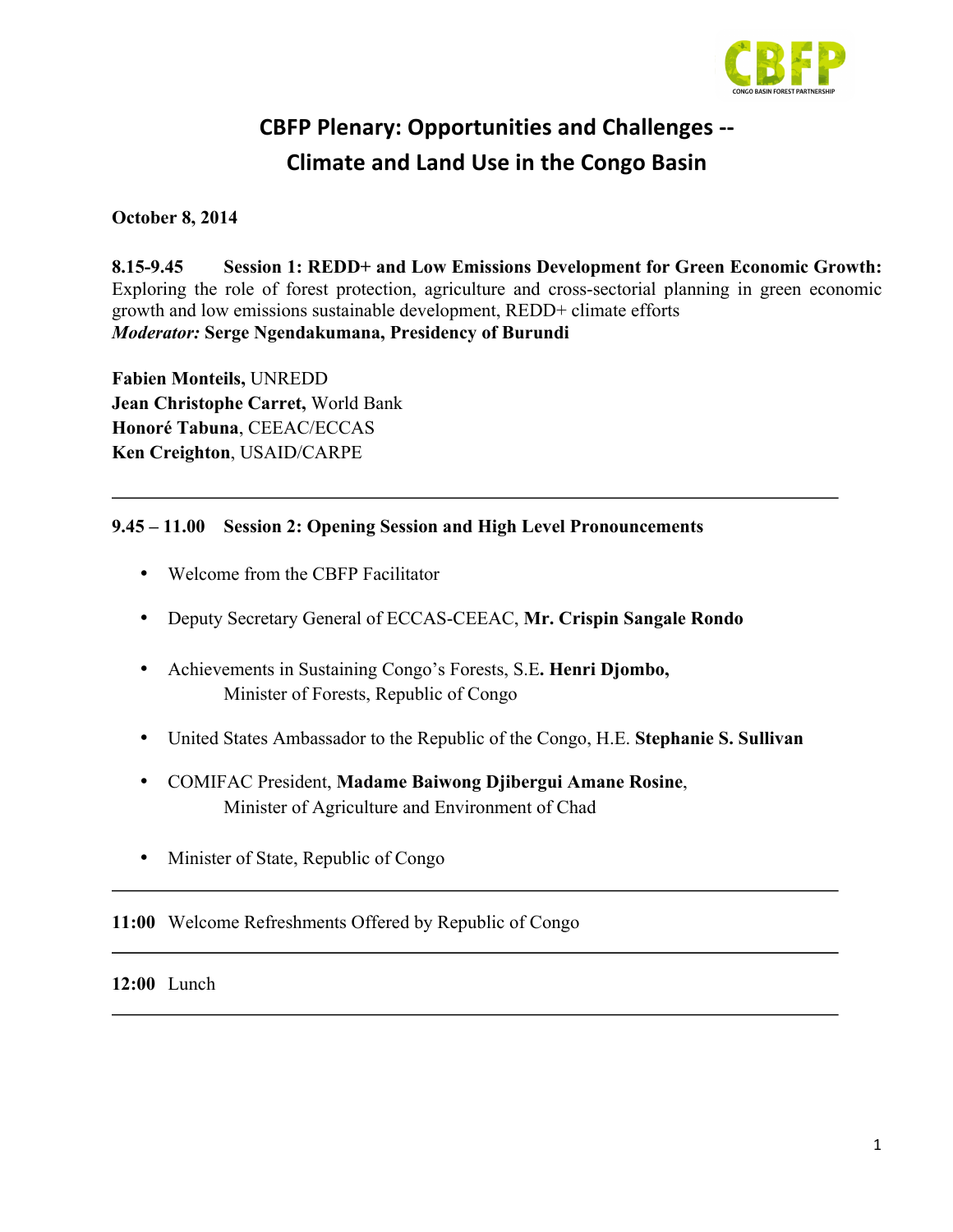

# **13.00-14.15 Session 3: The impact of UNFCCC and international processes on Central African Forests -** *Moderator***: Cecile Ndjebet, National Coordinator, Cameroon Ecology**

- UNFCCC Update on Forest Processes: **Maria Sanz Sanchez**, FAO
- Key Climate Issues for Congo Basin: **Kamanthe Katsongo,** D.R. Congo REDD+ Expert
- 2011 Durban Declaration A Status Overview: **Steve Cobb,** Study Consultant
- Perspectives from Forest Stakeholders, Hon**. Liberate Nicayenzi,** REPAR/REPALEAC

## **14.15-15.30 Session 4: Finance Mechanisms for REDD+, rural economic growth, low emissions development, and tropical forest protection** *Moderator:* **Clotilde Ngomba, CBFF**

- Performance-Based Mechanisms and innovative sources of development partner finance **Laurent Valiergue FCPF-World Bank;**
- Aligning REDD+ with the broader development portfolio: **USA, Germany**
- Engaging Multilateral Processes, Philanthropic donors, Foundations and NGOs: **Jonathan Geyssens**, UNEP Finance Initiative;
- Engaging Philanthropic donors and Foundations **Bernard Mercer,** Forests Philanthropy Action Network

#### **15.30-16.45 Session 5: New Horizons: a Revised Plan de Convergence**

A discussion with **COMIFAC** and CBFP Partners on the process to update, streamline and strengthen the Plan de Convergence

*Moderator:* **François Busson,** EU Directorate-General for Development and Cooperation **Speaker: SE Raymond Mbitikon**, SE COMIFAC

#### **16.45-20.30 Session 6: Marketplace of Ideas**

- Market of ideas 1: Governance and Land use, **Alain Penelon**, EFI **Room 515**
- Market of ideas 2: Training and Research, **Ibrahim Sambo,** RIFFEAC and **Damase P. Khasa,** Université Laval**, Room 621**
- Market of ideas 3: Land Tenure and Civil Society, **Eugene Messina**, RERAC **Annex Room Behind Auditorium stage**
- Market of ideas 4: Adaptation and Mitigation, **Denis Sonwa,** CIFOR **Room 315**
- Market of ideas 5: Protected Areas Sustainable Forest Concessions and Wildlife Trafficking, **Antoine Eyebe**, USAID/CARPE and PPECF/WCS - **Plenary Auditorium**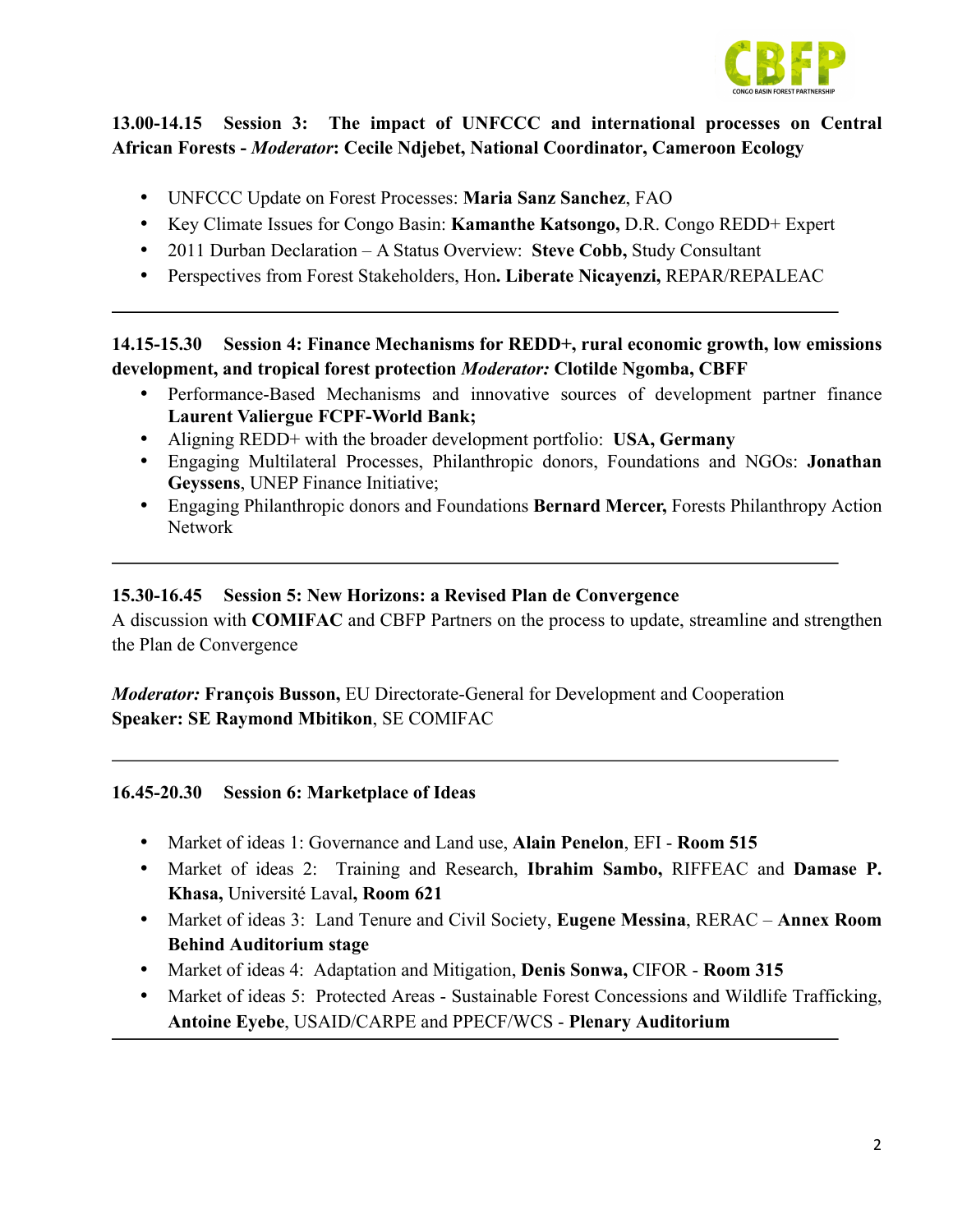

**October 9, 2014**

**8:00-10:00 Session 7: Community, Cross-Border, and Regional Cooperation in Wildlife Conservation:** Exploring ongoing initiatives to mobilize ideas and spur concrete actions by Central African and international governments, NGOs, the private sector, civil society, and youth to combat poaching and wildlife trafficking.*Moderator***:** Philippe Mayaux, EU

- Cross-Border Community Collaboration: **Dr. Georges Muamba**, Greater Virunga Transboundary Collaboration (GVTC)
- Law Enforcement Across Borders: **Djoni Djimbi Bourges**, United Nations Office for Project Services (UNOPS)
- Strengthening Governance in Central Africa: **Naftali Honig**, Projet d'appui à l'Application de la Loi sur la Faune sauvage (PALF – Eagle Network)

**10:30-11:30 Session 8.1: Addressing the Drivers of Deforestation and Land Use planning in Central Africa: Exploring forest protection and agricultural productivity, intra-government collaboration, and innovative land use planning systems** 

*Moderator***:** Richard Eba'a Atyi, CIFOR

- In the context of agricultural development, green economy and LEDS, how land use planning can ensure forest protection – **Zac Tchoundjeu**, **ICRAF**
- Agricultural Production, Food Security and REDD: How can the region substantially increase its agricultural production without devastating its forest? **Rainforest Alliance**
- Public, CSO and private sector perspectives for development engagement **- Jean-Dominique Bescond**, **CIB-OLAM**
- Showcase of existing experience: Land Use and Land Tenure, **Solange Bandiaky, RRI**
- Industrial drivers of deforestation in non-forest sectors (mining and agriculture) Central Africa, **Hélène Dessard, CIRAD**

# **11:30-13:00 Session 8.2: Innovation Alley: Scaling Up Best Land Use Practices and Tools: This is an expanding list of multiple presenters, including.** *Moderator***: Leonard Usongo**

- Eco-agriculture: Cocoa and Low Emissions Livelihoods, SNV
- 2013 State of the Forests Report, OFAC
- State of the Apes Publication, UNEP
- Land Use Atlas for the Congo Basin, GIZ
- Global Forest Watch Uses and Potential for Congo Basin, WRI
- Securing Rights, Combating Climate Change, RRI
- DRC Ibi REDD+ Experience, **Olivier Mushiete**
- Ituri LUP/REDD+ Project, **Jean Remy Makana**, WCS